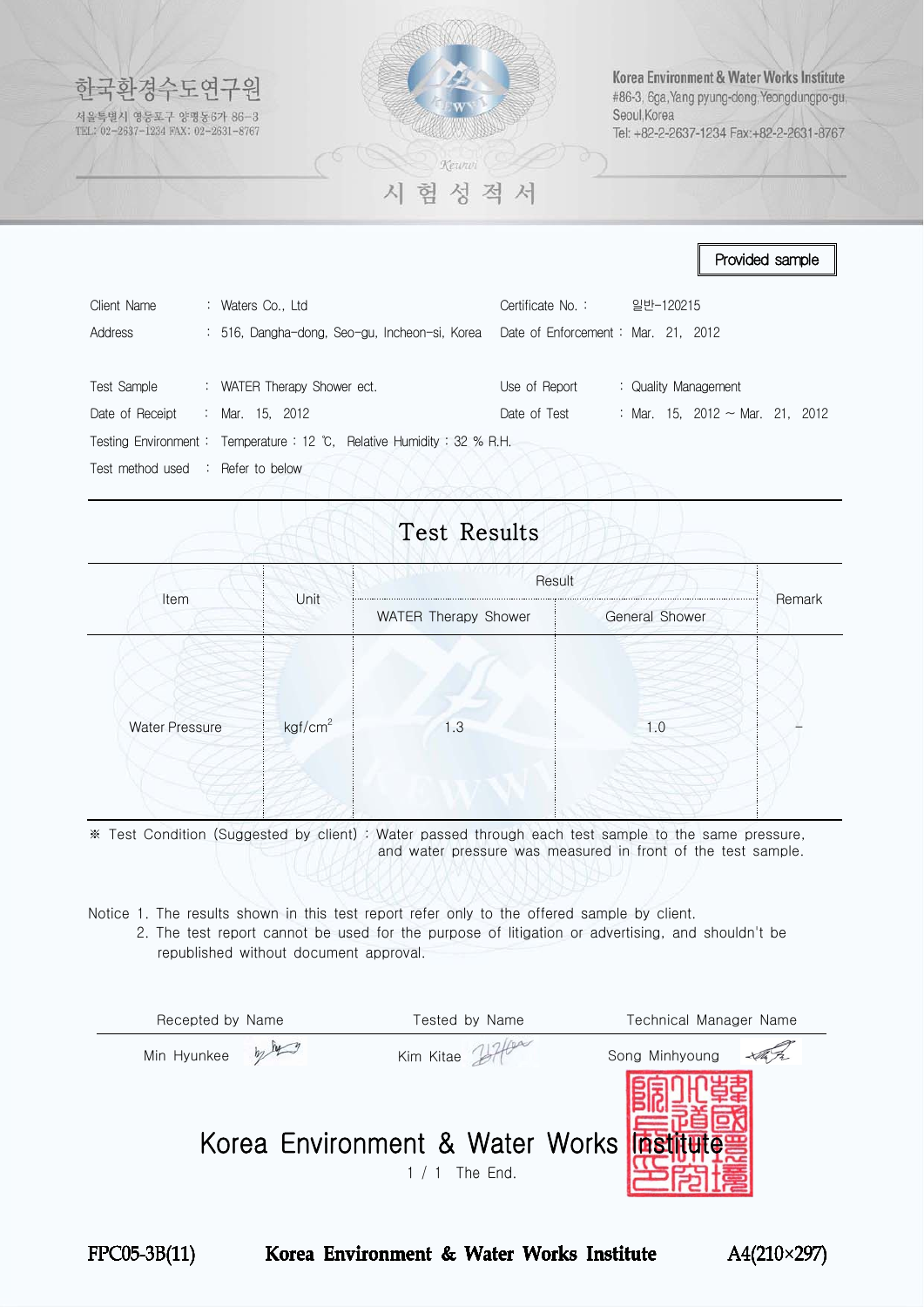

일반-120215

## ※ WATERS Therapy Shower